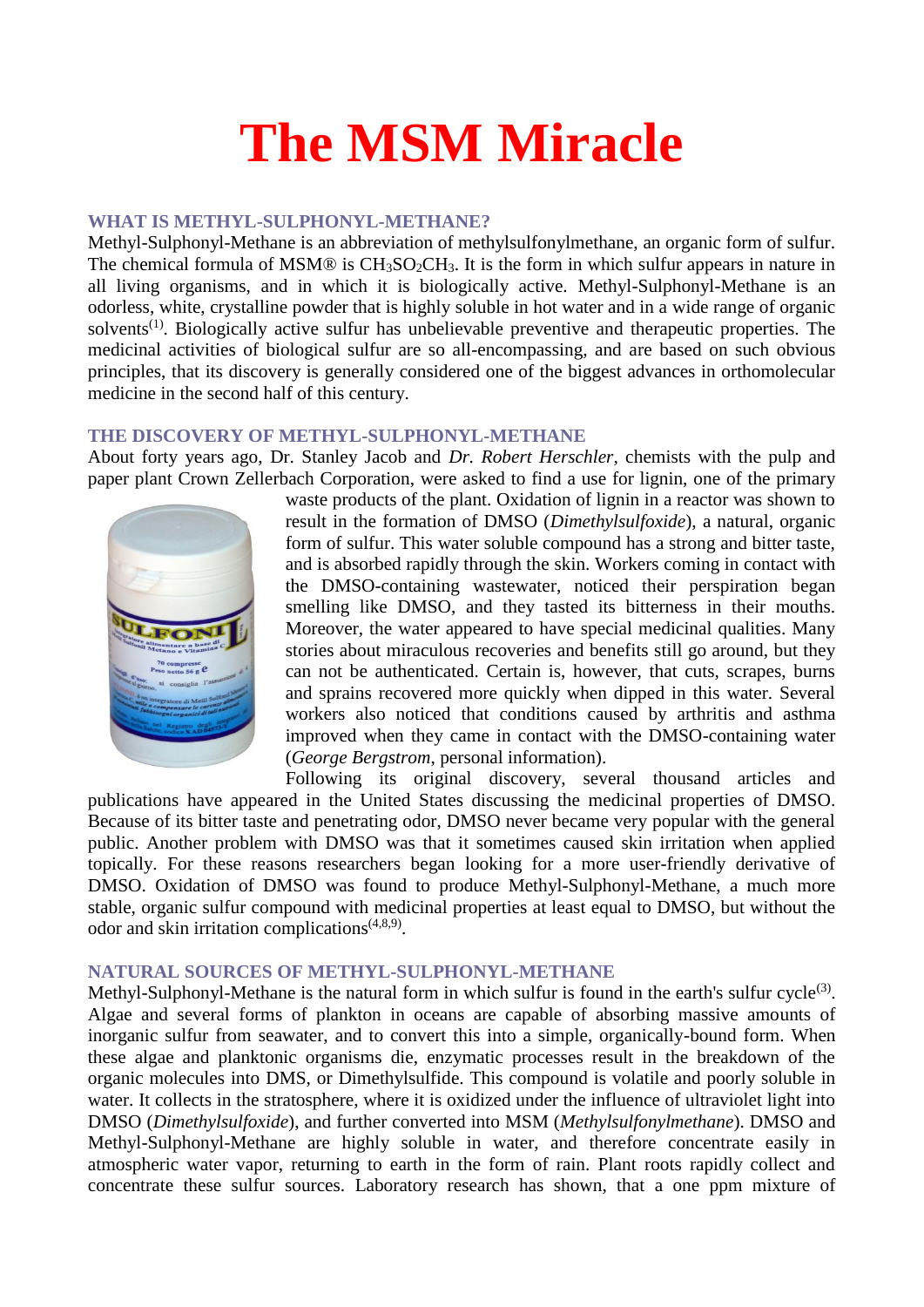radioactive labeled DMSO and Methyl-Sulphonyl-Methane, can concentrate hundred fold in plant roots within hours<sup> $(4)$ </sup>.

Rainwater in particular therefore contains a lot of Methyl-Sulphonyl-Methane. It is also abundantly found in fresh fruit and vegetables in amounts generally ranging from 1 to 4 mg/kg<sup>(3)</sup>. Raw milk from cows which graze in pastures contains 2 to 5 mg/kg Methyl-Sulphonyl-Methane. Due to the volatile nature of Methyl-Sulphonyl-Methane, it is rapidly lost due to heating during the preparation of food. It is also lost when vegetables and fruit are left for a period of time, heated or not. Pasturized milk therefore contains less than 0.25 mg/kg Methyl-Sulphonyl-Methane, roughly the same amount as found in milk from cows fed dried, artificial food<sup> $(3)$ </sup>. Due to our present day's dietary patterns, it is unavoidable that modern man suffers from a chronic shortage of Methyl-Sulphonyl-Methane.



## **METHYL-SULPHONYL-METHANE AND HUMAN HEALTH**

The natural level of Methyl-Sulphonyl-Methane in the circulatory system of an adult human male is about 0.2 mg/kg. Normal adults excrete 4 to 11 mg Methyl-Sulphonyl-Methane per day in their urine. Several studies suggest, that the systemic concentration of Methyl-Sulphonyl-Methane drops in mammals with increasing age, possibly as a result of changing diet or body metabolism. Some research suggests, that there is a minimum concentration of Methyl-Sulphonyl-Methane that must be maintained in the body to preserve the normal function and structure<sup> $(\delta,9)$ </sup>. Low concentrations of Methyl-Sulphonyl-Methane in our bodies have been linked with unspecified complaints of fatigue, depression, high sensitivity to physical and psychological stress, and with a large number of degenerative diseases<sup>(5,6)</sup>. Methyl-Sulphonyl-Methane is an important source of sulfur, but also has unique properties related to its chemical structure and biological activities. To understand the preventive and therapeutic properties of Methyl-Sulphonyl-Methane, a distinction needs to be made between "*why humans need sulfur*" vs. "*why humans need Methyl-Sulphonyl-Methane*".

# **WHY DOES THE HUMAN BODY NEED SULFUR?**

Following calcium and phosphorus, sulfur is the third most abundant mineral in the body. A grown person contains approximately 140 grams of sulfur<sup> $(6)$ </sup>. Nearly half of all sulfur is contained in muscular tissue, skin and bones $(5)$ .

#### *Protein Structure*

When plants absorb Methyl-Sulphonyl-Methane from rain water, they convert it into the sulfur containing amino acids methionine and cysteine. Taurine and cystine, the other two known sulfur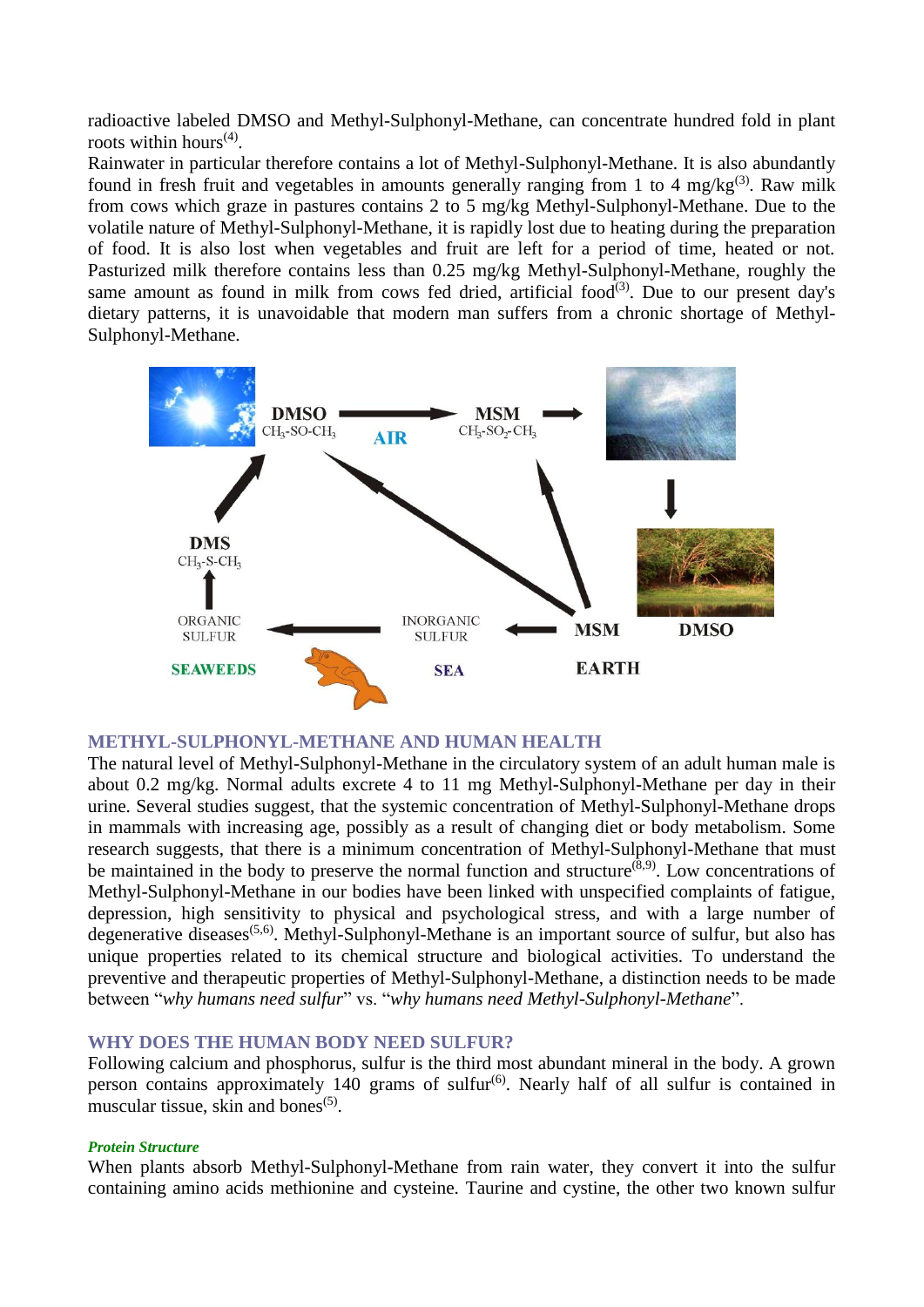amino acids, are synthesized from cysteine. The body manufactures about 80% of the amino acids it needs, and these are classified as nonessential. The remaining 20%, called essential amino acids, must be obtained from food. Methionine and cysteine are considered two of them. There are approximately 28 known amino acids. Each type of protein is made up of a unique collection of amino acids in a specific combination. Two molecules cysteine can oxidize and bond together through sulfur  $(-S-S-)$  bonds<sup> $(5)$ </sup>. These sulfur bonds are the key factors that hold proteins in shape, and determine the form properties and biological activity of proteins.

## *Connective Tissue*

Nails and hair primary consist of a tough protein with a high sulfur content, called keratin. Flexible tissues like connective tissue and cartilage, contain proteins with flexible sulfur bonds. Collagen is the most abundant protein in the body, and a major component of all connective tissue. In skin, collagen works with fibers of another protein called elastin, to give skin its elasticity. In cartilage, the sulfur containing proteoglycans glucosamine and chondroitin form with collagen a fibrous protein substance that give cartilage its structure and flexibility<sup> $(5,6)$ </sup>.

The importance of the connective tissue for the body goes beyond simply keeping cells together. The first biophysical regulatory model was developed by *Prof. Dr. Pischinger* which he termed the "*Vegetative Building Structure*". This theory was further developed by *Prof. Dr. Heine* who described proteoglycans and glycosamines, and by Dr. Popp, a biophysicist, who showed the importance of electromagnetic fields in bio-information. Their research has demonstrated that the soft, connective tissue, the extracellular matrix which surrounds cells, serves more purposes that structural and connective. It also is important in the transport of nutrients, electrolytes, signal compounds and atomic and subatomic particles. Thus, the soft connective tissue forms an essential communication network within the body through the transfer of fine matter bio-information<sup> $(13-16)$ </sup>.

As many people notice later in life, the flexible tissues lose their elastic properties. A shortage of sulfur is the likely cause of this problem. The consequences are stiffening of muscles and joints, rippling of the skin, and decreased elasticity of lung tissues and arterial blood vessels. Without a doubt, the transfer of bio-information through soft connective tissue deceases also, and the occurrences of diseases at advanced age may well be caused by a decrease in communication between cells and body tissues.

## *Cell Membrane Permeability*

All cells (and all organelles within cells) are surrounded by membranes. A membrane consists of two layers of molecules situated opposite of one another and consisting of an essential fatty acid on one end, and a sulfur containing amino acid on the other end. The amino acids are interconnected in such a manner that they form a surface into which the proteins and other membrane constituents are inserted and secured. These proteins are necessary for the transport through the cell membrane of many types of nutrients and waste materials.

Sulfur bridges form flexible connections between the cells and the surrounding connective tissues. This allows the cells to retain their elasticity. When sulfur is in short supply, the cell wall hardens, and the cells lose their elasticity. The transport proteins of the membrane become locked, and the membranes become less permeable. This results in a reduced transport of oxygen and nutrients into, and excretion of waste products from the cells. This causes a shortage of oxygen and nutrients, and an accumulation of toxic metabolic waste products inside the cells. Reduced vitality and eventually degenerative diseases are the result.

Recent insight in free radical pathology has shown that the thiol (-SH) groups of sulfur containing amino acids can protect cell membrane protein chains from oxidation. But that is not all. Studies by *Dr. Johanna Budwig* have demonstrated that sulfur containing amino acids in cell membranes resonate with the double connections of the fatty acids, resulting in the release of electrons. Electron clouds are formed, which can move along the fatty acid chains. In this manner, electrical currents evolve which form the basis of all electrical energy in the body. This energy can be measured in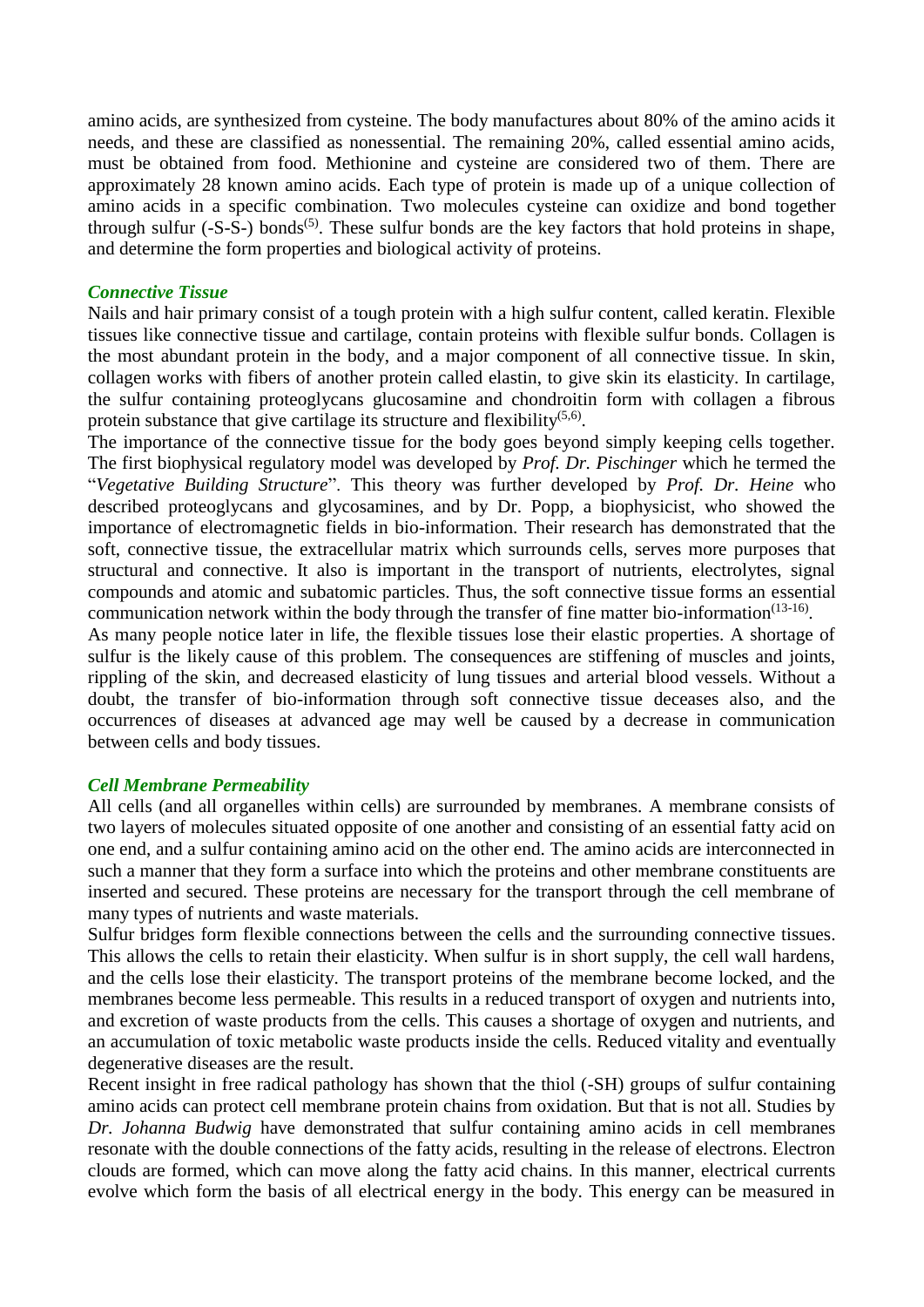heartbeat, nerve stimulations, muscle contractions, in short, in all chemical and electrical reactions which make life possible.

# *Metabolism*

Enzymes are proteins which control all-important life functions. For example, they regulated all metabolic processes in our bodies. Sulfur bridges are responsible for the spatial structure of enzymes. Without sulfur bridges, enzymes would lack biological activity due to deviations in their spatial structure. Shortages in sulfur cause reduced production of biologically active enzymes, which result in a reduction of many metabolic processes. Sulfur is important for the cellular energy production in which glucose is metabolized under the release of energy.

Most important, sulfur plays a role in the electron transport system, as part of iron/sulfur proteins in mitochondria, the energy factories of the cell. Furthermore, sulfur participates in the vitamin-B Thiamine  $(B_1)$  en Biotin. These vitamins are essential for converting carbohydrates into energy, by burning glucose. Insulin is a hormone excreted by the pancreas which mainly functions to regulate the blood sugar level. Insulin therefore plays an important role in the carbohydrate metabolism. Each insulin molecule consists of two amino acid chains, connected to one another by sulfur bridges. These sulfur bridges are very important for the proper functioning of insulin. Without these bridges, the hormone loses its biological activity.

# **WHY DOES THE HUMAN BODY NEED METHYL-SULPHONYL-METHANE?** *Preferred Dietary Source of Sulfur*

It is generally believed that in humans, the sulfur-containing amino acids methionine and cysteine are the most important sources of sulfur. However, since the discovery of the earth's sulfur cycle, this theory is increasingly brought into question<sup>(3)</sup>. Several hundred million years ago, algae in the oceans started producing simple organic sulfur compounds, which led to the formation of Methyl-Sulphonyl-Methane. This biologically active sulfur was probably the most important source of sulfur for all subsequently developing life forms. This gives food for thought that the higher forms of life most likely are genetically preprogrammed to use Methyl-Sulphonyl-Methane as source of sulfur. This theory is further enhanced by the discovery that Methyl-Sulphonyl-Methane can be ingested by all organisms investigated so far in almost unlimited quantities without causing any toxic effects. The same cannot be said about the sulfur containing amino acids methionine en cysteine, which can be consumed in small quantities, but at larger doses cause undesired toxic symptoms $^{(3)}$ .

Experiments using Methyl-Sulphonyl-Methane containing radiolabeled sulfur  $(^{35}S)$  have shown, that following ingestion, Methyl-Sulphonyl-Methane releases its sulfur to form collagen and keratin, basic ingredients of hair and nails, as well as the essential amino acids methionine and cysteine, and serum proteins<sup> $(8,11)$ </sup>. It appears abundantly clear that the importance of Methyl-Sulphonyl-Methane as source of sulfur has been grossly underestimated. The reason for this underestimation is most easily explained by the way food is processed in our western society, which causes the loss of the majority of the naturally present Methyl-Sulphonyl-Methane. It is therefore for good reason that Methyl-Sulphonyl-Methane is referred to as "The Forgotten Nutrient"<sup>(6)</sup>.

## *Protection of the Mucosa*

Additional experiments with Methyl-Sulphonyl-Methane containing radiolabeled sulfur demonstrated that after ingestion, Methyl-Sulphonyl-Methane is bound to the mucosa. Apparently, Methyl-Sulphonyl-Methane is binding to receptor sites at the mucous membrane surface in the intestinal and urogenital tracts and the respiratory system. By doing so, it presents a blocking interface between host and environment<sup> $(4)$ </sup>. There are many health-benefitting implications to such natural interactions. Allergens and parasites cannot bind to the mucosa, toxins are oxidized and free radicals are eliminated.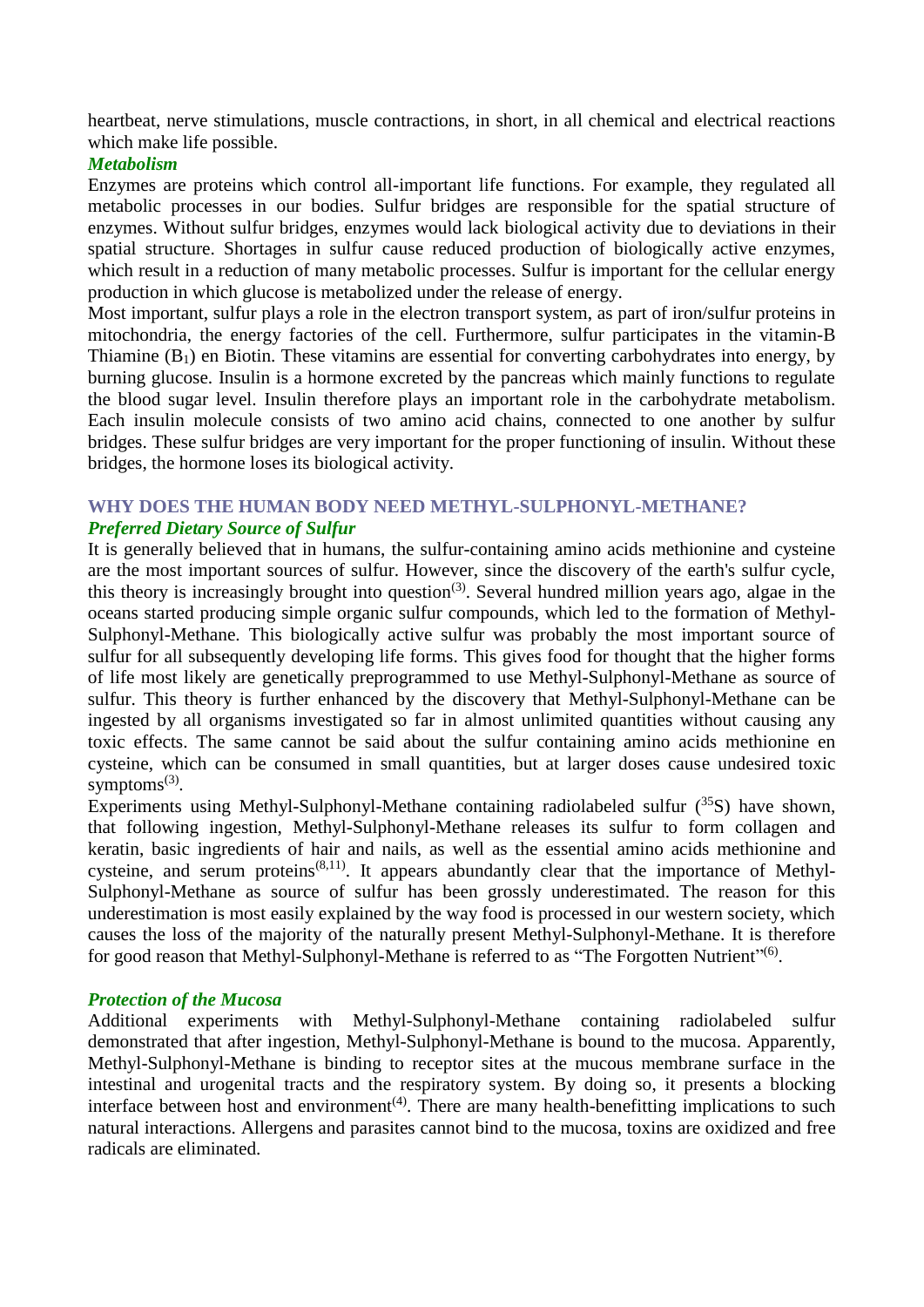# **WHAT CAN METHYL-SULPHONYL-METHANE DO FOR YOU?**

Deficiencies in biological sulfur can result in less optimal functioning of each cell, tissue and organ in the body. Inorganic sulfur is poorly assimilated. Organic, biologically active sulfur is therefore extremely important for the health of every living organism. Methyl-Sulphonyl-Methane is the natural source of biological sulfur. Use of Methyl-Sulphonyl-Methane has the following benefits:

# *Chronic Pain*

Perhaps the most remarkable discovery regarding Methyl-Sulphonyl-Methane is, that Methyl-Sulphonyl-Methane is an effective pain killer which works with many types of chronic pain. In March 1999 a remarkable book was published: "*The Miracle of Methyl-Sulphonyl-Methane: The Natural Solution for Pain*". This book is based on the experience of two medical doctors who have worked with Methyl-Sulphonyl-Methane. The authors are: *Stanley W. Jacob, M.D*., Head of the DMSO Pain Clinic in Portland, OR, and Professor at the *Oregon Health Sciences University*; and *Ronald M. Lawrence*, M.D., Ph.D., Founder of the *International Association for the Study of Pain*, and the *American Association for the Study of Headaches*. Both doctors discuss their extensive experience with Methyl-Sulphonyl-Methane in this book. Combined, they have over 20 years of experience with fighting pain with Methyl-Sulphonyl-Methane. They conclude that of more than 18,000 patients that suffer from chronic pain, about 70% have experienced benefits from the use of Methyl-Sulphonyl-Methane, i.e., the pain either diminished or disappeared altogether.

The types of pain which has been treated successfully with Methyl-Sulphonyl-Methane include:

- $\overline{\phantom{a}}$  Personal injury due to accidents, burns, etc.
- $\triangleq$  Osteoarthritis and rheumatoid arthritis
- $\leftarrow$  Fibromyalgia
- $\overline{\phantom{a}}$  Lower back pains
- $\ddot{\phantom{a}}$  Headaches, migraines
- $\blacksquare$  Muscle aches
- $\overline{\phantom{a}}$  Bursitis
- $\overline{\phantom{a}}$  Tennis elbows and other local sprots injuries
- $\leftarrow$  Carpal Syndrome
- $\blacktriangle$  Sclerosis:
- **↓** Whiplash
- $\overline{\phantom{a}}$  RSI (Repititive Strain Injury);
- $\overline{\phantom{a}}$  Scars due to burns, operations, accidents, etc.

The way Methyl-Sulphonyl-Methane impacts pain is currently explained by the following mechanisms:

- $\overline{\text{#}}$  Methyl-Sulphonyl-Methane is a natural analgetic: it blocks the transfer of pain impulses through nerve fibers (C-fibers).
- $\overline{\text{Vert}}$  Methyl-Sulphonyl-Methane blocks inflammations and inflammatory processes. Methyl-Sulphonyl-Methane enhances the activity of cortisol, a natural anti-inflammatory hormone produced by the body.
- $\overline{\text{H}}$  Methyl-Sulphonyl-Methane improves the permeability of cell membranes. This improves the uptake of nutrients and many vitamins and the elimination of waste products and excess cellular fluids.
- $\overline{\text{#}}$  Methyl-Sulphonyl-Methane dilates bloood vessels, enhancing the blood circulation. This, too, helps to eliminate waste products from the body, which speeds up healing.
- $\overline{\text{#}}$  Methyl-Sulphonyl-Methane is a muscle relaxant. This is an important and often overlooked benefit of Methyl-Sulphonyl-Methane. Many chronic pains are aggrevated by chronic muscle tension in the body.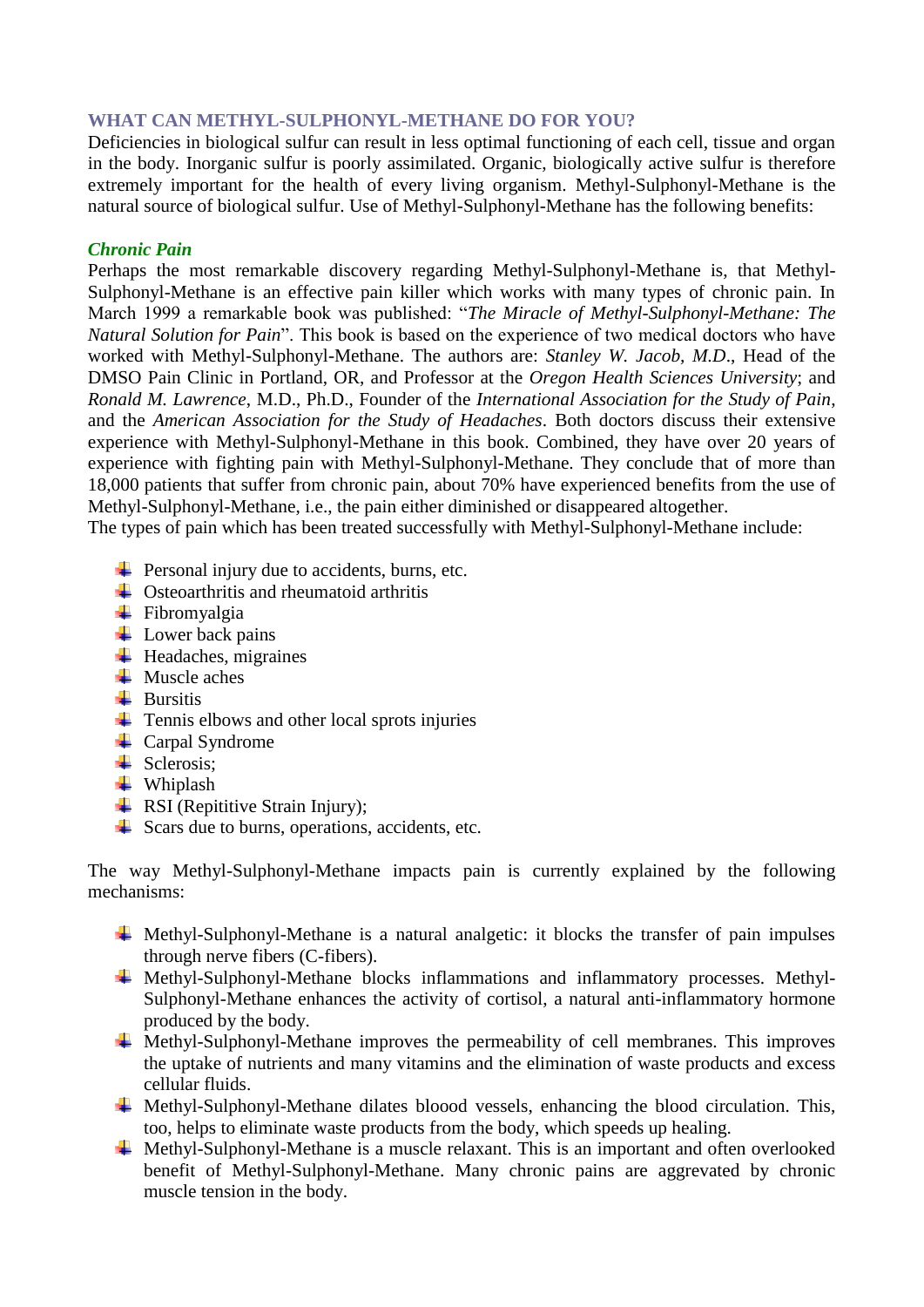$\overline{\phantom{a}}$  Methyl-Sulphonyl-Methane aids the natural defense mechanisms in the body by regulating the prostaglandin metabolism, and regulates the formation of anitbodies and immune complexes.

Methyl-Sulphonyl-Methane slows down and restores crosslinking in collagen. Crosslinking in collagen is a natural process in scar formation, causing hard and often painful scar tissues. Particularly in the case of burn scars, in which large surface areas may be affected, this may lead to chronic pain. Methyl-Sulphonyl-Methane heals scar tissue which makes the skin more flexible. Dramatic examples are known of people who have treated burn scars with a Methyl-Sulphonyl-Methane ointment and have seen their scars almost disappear and have eliminated associated pains.

#### *Synergetic Effect*

Methyl-Sulphonyl-Methane is considered a potentiator of most vitamins and other nutrients, such as vitamin C, Coenzyme Q10, all B- vitamins, vitamin A, D en E, amino acids, selenium, calcium, magnesium en many others. Methyl-Sulphonyl-Methane improves the cellular uptake of these nutrients, and prolongs their lives<sup> $(5,6,8)$ </sup>. The body can better utilize the nutrients, and taking dietary supplements is more efficient. Additionally, fewer dietary supplements need to be taken.

#### *Antioxidant*

Methyl-Sulphonyl-Methane is a strong antioxidant, capable of binding and inactivating free radicals. Free radicals are unstable molecules and atoms with unpaired electrons, which, by force of nature, attract electrons from their surrounding environment. Free radicals are not all harmful. Actually, life without free radicals is impossible. They are needed for te cellular energy production. The liver produces free radicals during the breakdown of harmful substances. And the body's immune system uses free radicals to kill viruses and bacteria. The body houses antioxidants which bind and deactivate free radicals. The normal productions of free radicals in a healthy human therefore are harmless. However, the overproduction of free radicals can be very harmful. They can begin a chain reaction which eventually can cause great harm to cell membranes and chromosomes. Overproduction of free radicals is caused by physical and mental stress, malnutrition, air pollution, heavy metals and organic contaminants in drinking water and food, radiation and cigarette smoke. In such cases the body needs extra antioxidants from our food. Methyl-Sulphonyl-Methane is such an antioxidant.

As a major sulfur donor, Methyl-Sulphonyl-Methane is essential for the proper functioning of the body's anti oxidation system. When neutralizing free radicals, the body uses a variety of antioxidant enzymes that contain sulfur amino acids, and derive their structure and biological activity from sulfur bonds (S-S). Besides, Methyl-Sulphonyl-Methane provides the sulfur for the amino sulfur acids methionine, cysteine and taurine, that are considered powerful antioxidants. When split off, the thiol (-SH) groups of these amino acids are capable of neutralizing free radicals<sup>(17)</sup>. Sulfur is also necessary for the formation of what is considered the most powerful nutritional antioxidant, glutathion(5). And as stated before, Methyl-Sulphonyl-Methane potentiates the effect of well known nutritional antioxidants as the vitamins C and E, coenzyme Q10, selenium etc.<sup>(5, 7)</sup>. Methyl-Sulphonyl-Methane itself also appears to act as an antioxidant<sup> $(7)$ </sup>. The mucosa contains a carbonsulfur bond cleaving enzyme, termed C-S lyase. Studies suggest that when bound to the mucosa, cleavage of Methyl-Sulphonyl-Methane provides an electron deficient group  $CH<sub>3</sub>SO<sub>2</sub>$  which can neutralize free radicals $(4)$ .

## *Detoxification*

Methyl-Sulphonyl-Methane is known to dissolve in many organic and inorganic compounds<sup>(1)</sup>. Bound to the mucosa and split into an electron deficient group CH<sub>3</sub>SO<sub>2</sub>, Methyl-Sulphonyl-Methane reacts with toxins, affects inactivation and speeds excretion<sup>(4)</sup>. Furthermore, Methyl-Sulphonyl-Methane enhances the permeability of cell membranes, making it easier for nutrients to

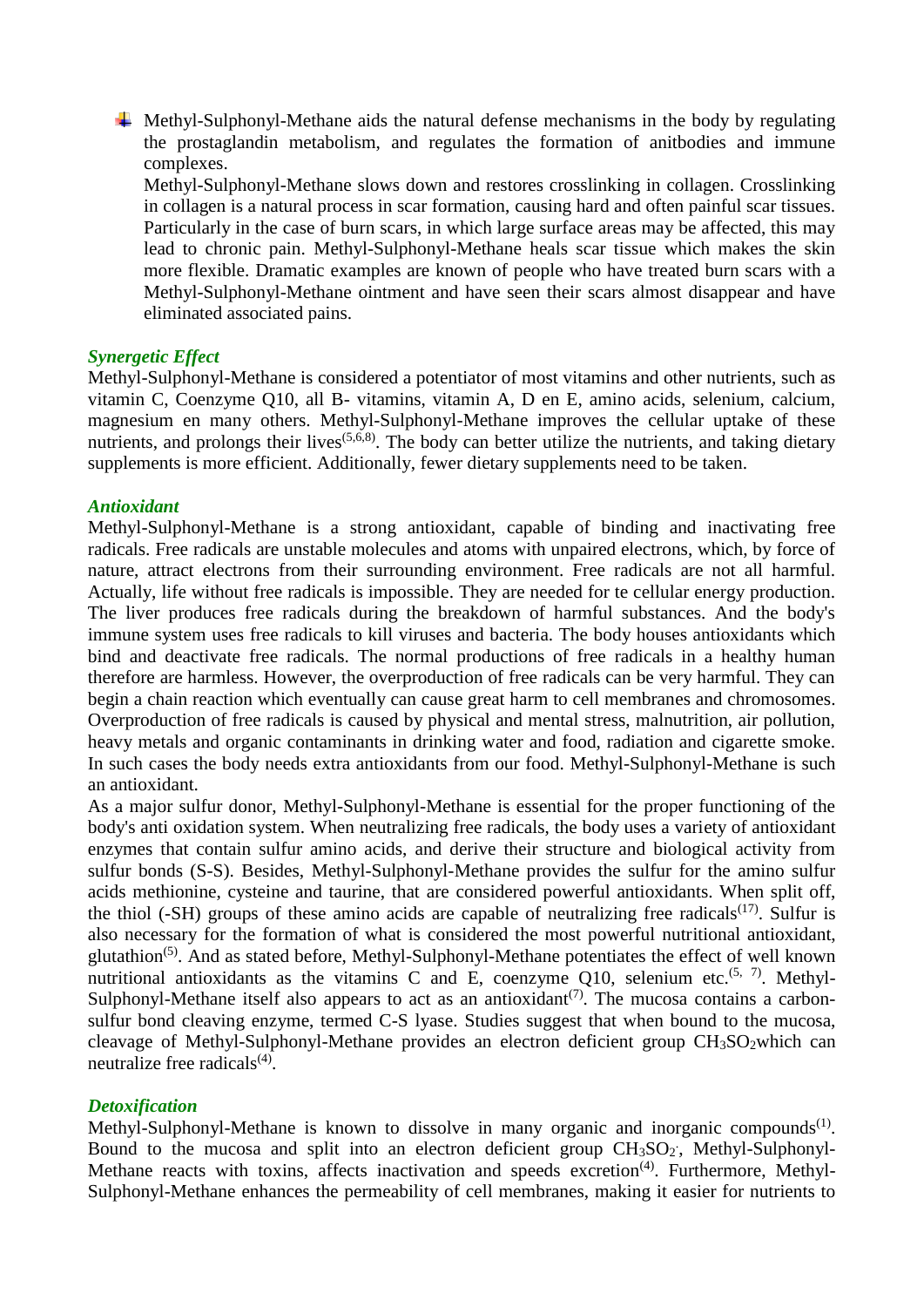be taken up by the cells, and waste products to be eliminated. Practically speaking, Methyl-Sulphonyl-Methane drastically increases the ability of cells to excrete toxic waste products. Many health practitioners working with Methyl-Sulphonyl-Methane will state, that it is the most powerful detoxifying nutraceutical or pharmaceutical agent they have ever worked with.

A recent example shows the dramatic detoxification action of Methyl-Sulphonyl-Methane. A young artist sought help in a psychiatric institution for severe mental complaints. Anti-depressives worsened his complaints to such degree that he decided to look for alternative care. Microscopic examination of his blood using the Life Blood / HLB test showed undeniably that the man suffered from several heavy metal and solvent poisoning caused by the paints which he used in his art work. This person subsequently sought the help of various traditional and alternative medical professionals who prescribed various pharmaceutical drugs, homeopathic and orthomolecular detoxifier as well as bioresonance therapy. After one and one half years of detoxification the blood picture had somewhat improved, but he still exhibited severe toxicity symptoms (*Figure a*). One and one half years later, his blood had improved somewhat but his basic complaints had remained unchanged. On the advice of the author, this man stopped taking the medications received so far, and was put on high dosages of Methyl-Sulphonyl-Methane (15 grams/day), supported by weekly Ayurvedic sweat baths to stimulated waste discharge. Two months later his a microscopic examination showed that his blood had returned to normal (*Figure b*), and he indicated that, for the first time since seeking treatment, he had noticed a significant improvement in his condition.



## *Neurological Diseases*

The brain is extremely sensitive to the effects of toxic materials such as heavy metals and organic compounds. Many of these compounds tend to accumulate in nerve cells where they can cause severe oxidative damage. Neurological disturbances such as Alzheimer's and Parkinson's disease, may be the result. Methyl-Sulphonyl-Methane is one of the few antioxidants which can easily pass the blood-brain barrier. It prevents and repairs oxidative damage and restores cell membrane elasticity and permeability. This allows the nerve cells to start excreting waste products.

The powerful action of Methyl-Sulphonyl-Methane is illustrated in the following example. An older woman suffered from poisoning caused by exposure to aluminum. This heavy metal had accumulated in her brains and caused severe neurological damage. The woman had been confined to her bed for six years, unable to communicate with her surroundings. All this time she had not spoken a word. Medical doctors could no longer help her and had given up on her. She was completely dependent on her husband who took complete care of her needs. A natural health care practitioner advised two teaspoons of Methyl-Sulphonyl-Methane (about 15 grams) daily. The Methyl-Sulphonyl-Methane passed the blood brain barrier, and restored the permeability of the brain cell membranes, following which her brain cells were allowed to purge the heavy metal poisons. Two weeks later, the orthomolecular physician prescribed a warm bath to her in which special substances had been added to help her eliminate the released poisons through the skin. After twenty minutes in this bath, the woman suddenly smiled and said "*Gee, I feel much better now*". These were the first words she had spoken in years. Several months later, the woman was capable of leading a normal life again $(7)$ .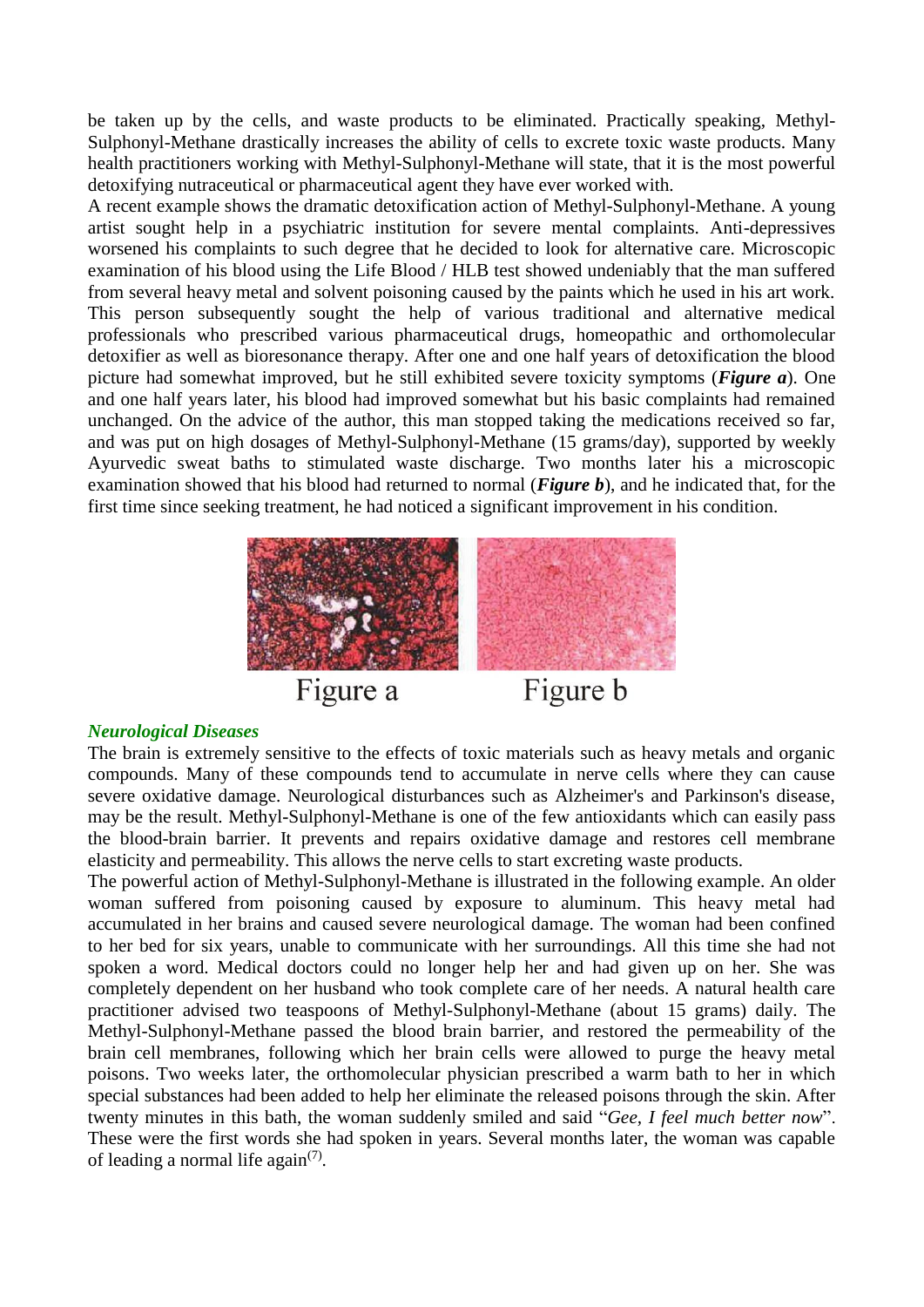#### *Allergies*

Methyl-Sulphonyl-Methane alleviates the symptoms of a large number of allergies including food allergies, contact allergies, inhalation allergies, etc. The major anti-allergic property of Methyl-Sulphonyl-Methane is probably caused by its ability to bind to the mucosa and present a natural blocking interface between hosts and allergens. Besides, Methyl-Sulphonyl-Methane alleviates allergies through detoxification and elimination of free radicals, and improvement of cell permeability. A direct correlation between concentration of Methyl-Sulphonyl-Methane used and resistance to allergens has been established. Several authors have noted that Methyl-Sulphonyl-Methane works as a histamine inhibitor at least as well as the traditional antihistamines, without the negative side effects<sup> $(5, 6, 7)$ </sup>.

#### *Autoimmune Diseases*

Methyl-Sulphonyl-Methane very effectively fights inflammations resulting from autoimmune reactions (in which the body's immune system turns onto itself). For example, people who suffer from arthritis often benefit greatly from Methyl-Sulphonyl-Methane. Several studies have shown, that supplementation of Methyl-Sulphonyl-Methane, significantly reduced joint degeneration and inflammation. In one study, 24 people with symptomatic osteoarthritis were treated with either a regular (NSAID) drug, or with 3 grams of Methyl-Sulphonyl-Methane daily. After one month, both groups noted equal improvements in pain and stiffness<sup> $(6)$ </sup>. In another experiment, a special strain of mice was studied that is prone to the spontaneous development of rheumatoid arthritis-like joint lesions.

Researchers have found that two-month old mice who were given water containing a 3% solution of Methyl-Sulphonyl-Methane for a period of three months suffered no degeneration of articular cartilage. In the control group of mice receiving only tap water, 50% of the animals were found to have focal degeneration of articular cartilage. Nearly all (95%) control animals had inflammatory reaction in the synovial tissues, compared to less severe inflammatory reaction in 50% of the Methyl-Sulphonyl-Methane group<sup>(8,10)</sup>. The beneficial effect of Methyl-Sulphonyl-Methane is due in part to its ability to improve cell permeability, allowing harmful substances (lactic acid, toxins) to flow out while permitting nutrients to flow in, thereby preventing a pressure buildup in cells that causes inflammation in the joints $(5)$ .

Mice prone to the development of Autoimmune Lymphoproliferative Disease (ALD) were fed a diet that included a 3% solution of Methyl-Sulphonyl-Methane as drinking water from the age of one month. The mean life span of the control group was 5.5 months, whereas the mean life span of the Methyl-Sulphonyl-Methane group was extended to more than 10 months of age. The Methyl-Sulphonyl-Methane group showed decreased anti-nuclear antibody responses and significant diminution of lymphadenopathy, splenomegaly and anemia development, thus suggesting that Methyl-Sulphonyl-Methane provided significant protection against the development of the autoimmune disease  $ALD<sup>(12)</sup>$ . Other experiments were conducted on mice bred for their propensity to acquire the autoimmune disease Systemic Lupus Erythematosus (SLE).

These experiments showed Methyl-Sulphonyl-Methane to have a protective effect both before and after the onset of the disease. Mice which are maintained on a diet including 3% Methyl-Sulphonyl-Methane in their drinking water from age one month, suffered lower death rates and liver damage than control groups drinking only tap water. After seven months 30% of the control group had died, while all the Methyl-Sulphonyl-Methane mice were still alive. Also, when mice seven months old and already showing signs of advanced lupus were fed the Methyl-Sulphonyl-Methane diet, 62% of the animals were still alive after nine months compared to 14% for the control group that received only tap water $(8)$ .

## *Cancer*

Several experiments have shown, that oral administration of Methyl-Sulphonyl-Methane can protect rats against the onset of cancer. In one study, rats specially bred to be susceptible to breast cancer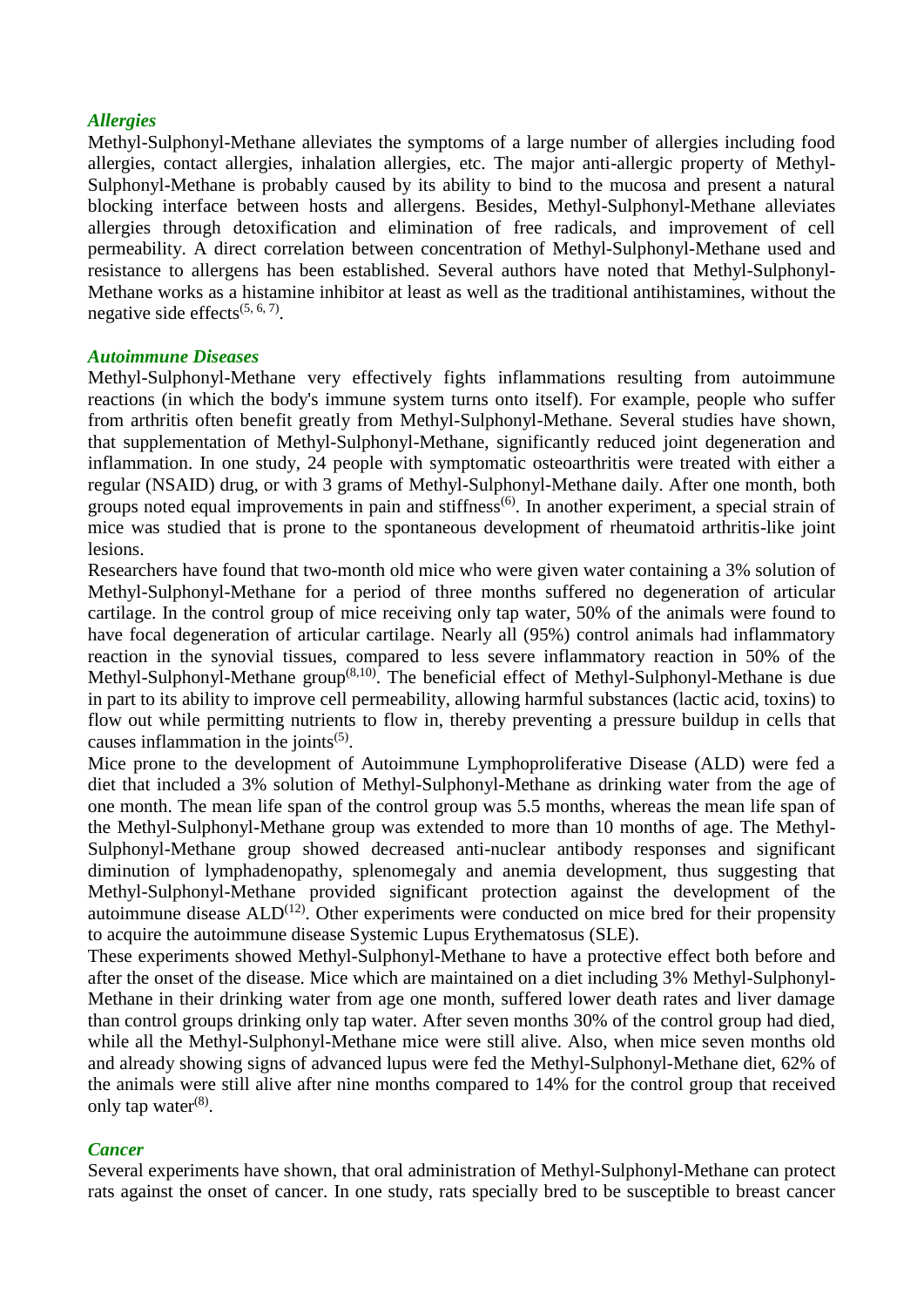when given certain carcinogenic compounds, were fed a diet containing Methyl-Sulphonyl-Methane for a period of eight days. The control group did not receive Methyl-Sulphonyl-Methane. Following this preliminary period, all rats were given oral doses of cancer-causing agents. There was no statistical difference in the number of tumors developing in the two groups. However, the Methyl-Sulphonyl-Methane diet rats developed their first tumors some 100 days later than the control rats, and these tumors became cancerous some 130 days later than those in the control group. Considering a two-year average life expectancy of rats, 100 days are the equivalent of about ten years in human life<sup>(8)</sup>.

In another research, rats received Methyl-Sulphonyl-Methane as 1% solution in their drinking water throughout the time of the experiment. The control group received only tap water. One week after the start of the dietary regimen, all rats were injected with dimethylhydrazine, a chemical that induces colon cancer. Over the nine months that the experiment was conducted, the number of bowel tumors occurring in the rats was statistically the same for the two groups. However, the time of appearance of the first bowel tumors was considerably longer in the Methyl-Sulphonyl-Methane treated rats. The researchers concluded, that Methyl-Sulphonyl-Methane significantly lengthens the time of tumor onset compared to the controls $^{(8)}$ .

# *Parasites*

One of the most amazing discoveries on Methyl-Sulphonyl-Methane is its anti-parasitic action against Giardia, Trichomonas, roundworms, nematodes, Enterobius and other intestinal worms<sup>(5)</sup>. Animal studies include laboratory mice, determined to have pin worms (*Enterobius*) by fecal cast examination. They were given commercial food and drinking water, both containing 2% Methyl-Sulphonyl-Methane by weight. After 17 days, fecal examination indicated the feces were free of worms and eggs. The blood level of Methyl-Sulphonyl-Methane in one animal examined exceeded 30 ppm or mg/kg(3). Human studies include a man with confirmed *Giardia lamblia*, apparently contacted from contaminated water in a primitive area. He was given 500 mg Methyl-Sulphonyl-Methane three times a day for 14 days. By the eighth day he was free of symptoms, and two stool specimens collected one week later were free of the organism<sup>(3)</sup>. In another study, *Trichomonas vaginalis* was successfully treated by oral dosage of 1 gram Methyl-Sulphonyl-Methane a day, and a daily topical application of 5% aqueous Methyl-Sulphonyl-Methane for one week $^{(3)}$ .

The major antiparasitic property of Methyl-Sulphonyl-Methane is probably caused by its ability to bind to the mucosa and present a natural blocking interface between hosts and parasites. It's as though Methyl-Sulphonyl-Methane puts down a coating on the mucosa, which parasites find impenetrable and can't cling to. Unable to stick, the parasites are simply flushed out of the body<sup> $(5,9)$ </sup>. In vitro research has shown the antiparasitic, antifungal and antibacterial action of Methyl-Sulphonyl-Methane concentrations. Methyl-Sulphonyl-Methane concentrations of 1 mg/mL and less demonstrated no significant inhibition of *Giardia lamblia*. However, at 20 mg/mL concentrations it was strongly inhibitory, and concentrations above 40 mg/mL promptly killed the organism. According to Dr. Herschler, one can safely administer up to 1-2 gram Methyl-Sulphonyl-Methane per kg body weight on a daily basis. One therefore builds a safely tolerated blood level up to 4000 ppm (mg/kg), which level is highly toxic to many infective organisms yet is harmless to the  $host^{(3)}$ .

A growing number of natural physicians are expressing concerns about parasites. It is becoming increasingly clear that they can be a continuous source of poisoning which can spread throughout the body and affect the immune system. It is an intriguing thought that Methyl-Sulphonyl-Methane maybe nature's original means of protecting us against parasites.

## *Diabetes*

The sulfur-containing B vitamin biotin is a critical part of glucokinase, the enzyme involved in the utilization of the sugar glucose. Sulfur is also a component of insulin, the protein hormone secreted by the pancreas that is essential to carbohydrate metabolism. Lack of nutritional sulfur in the diet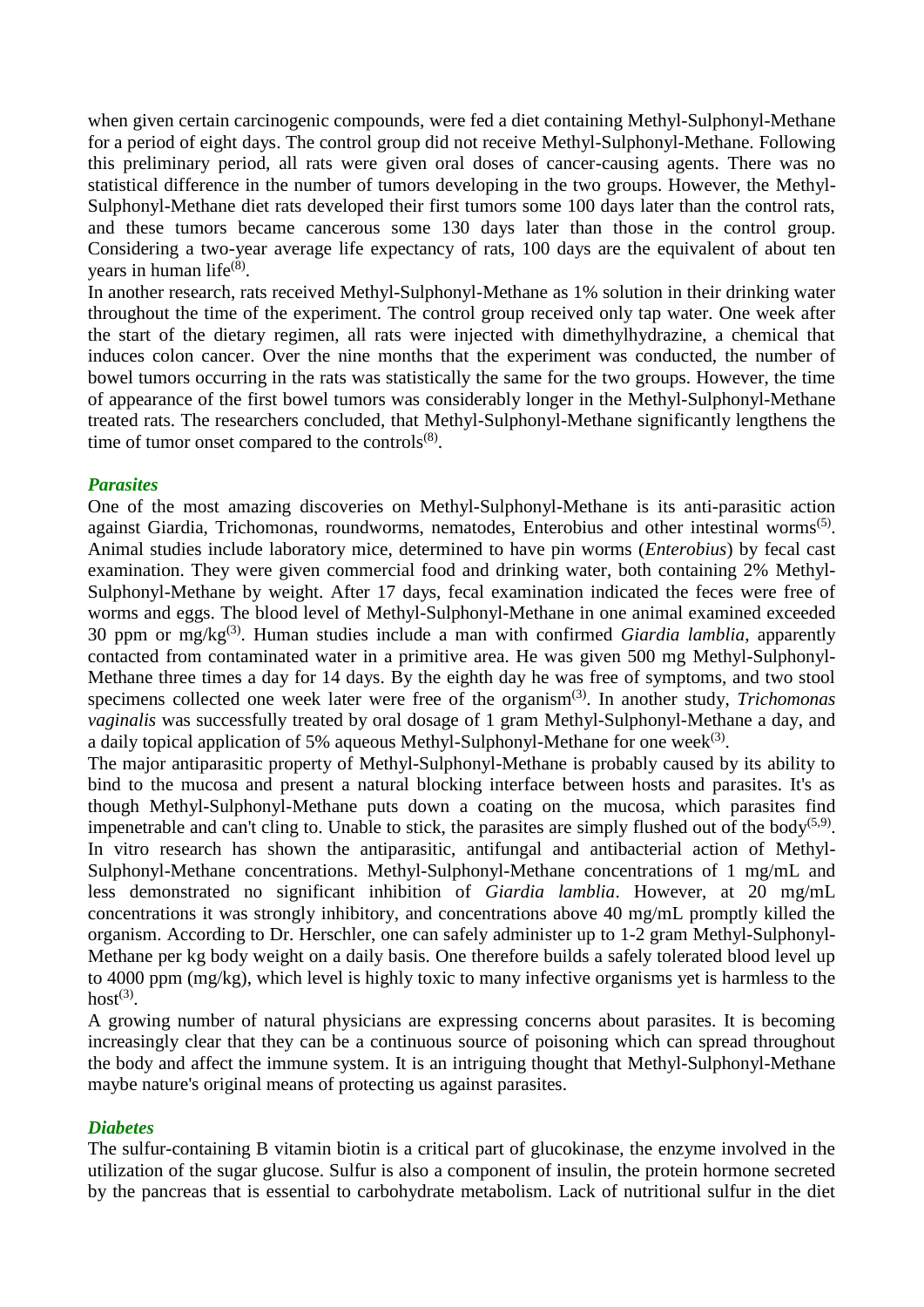can result in low production of biological active insulin. Studies indicate, that Methyl-Sulphonyl-Methane improves cellular glucose uptake by improving cell permeability, thus balancing blood sugar level and returning the pancreas to normal functioning<sup>(5)</sup>.

#### *Muscle Soreness and Cramps*

Especially in combination with vitamin C, Methyl-Sulphonyl-Methane has demonstrated remarkable ability to reduce or eliminate the incidence of muscle soreness, leg and back cramps. Methyl-Sulphonyl-Methane is particularly successful with geriatric patients who have such cramps during the night or after long periods of inactivity. Many people with stiff muscles and joints have reported a marked improvement after using Methyl-Sulphonyl-Methane for some time. Several cases have been reported of people who suffer from carpal tunnel syndrome, who have been cured by using Methyl-Sulphonyl-Methane. An elderly woman was slated to have an operation performed on both wrists. On the advice of the author she started using Methyl-Sulphonyl-Methane. A month later her symptoms had all but disappeared, and the operation was no longer necessary.

Athletes who compete vigorously can learn from trainers of million-dollar racehorses. For many years and with great success, trainers administer Methyl-Sulphonyl-Methane to their prize horses before a race to prevent muscle soreness, and afterwards to lessen the risk of cramping and improve physical recovery<sup>(4)</sup>. The physical fatigue syndrome following intense athletic activity in competitive sports, which usually persist for 8-10 days in athletes, was gone in 2-3 days in individuals who had ingested 1-2 gram Methyl-Sulphonyl-Methane per day for the preceding six months $^{(3)}$ .

## *Constipation and Stomach Acidity*

One study reveals, that at least  $75\%$  of individuals taking one or more antacids or  $H_2$  histamine receptor antagonists against stomach acidity, were able to sharply reduce or eliminate such medication within a week of initiating Methyl-Sulphonyl-Methane as a dietary supplement. In another study, twenty-one subjects with a history of constipation were given 500 mg daily doses of Methyl-Sulphonyl-Methane together with 1 gram of ascorbic acid. All subjects with abnormal colon function returned to normal and remained normal while Methyl-Sulphonyl-Methane was part of their diet<sup>(5)</sup>. These studies point out, that Methyl-Sulphonyl-Methane often gives more relief from stomach acidity and constipation, than commonly prescribed medication. Many people have experienced, that one of the most exciting and rewarding benefits for those who begin taking Methyl-Sulphonyl-Methane, has been the prompt and continuing relief from stomach acidity and constipation problems<sup> $(7)$ </sup>.

## *Lung Dysfunction*

Methyl-Sulphonyl-Methane allows the body to more effectively take up oxygen. In the first place, it improves the elasticity of the lung cells and the permeability of long cell membranes, allowing more air to be breathed and oxygen to pass through the membranes into the blood stream. Secondly, Methyl-Sulphonyl-Methane prevents and corrects the clotting of red blood cells, allowing the blood to absorb more oxygen. Moreover, by improving the cell membrane permeability, cells throughout the body can take up more oxygen from the blood, and hence produce more energy. People suffering from lung dysfunctions may benefit greatly from treatment with Methyl-Sulphonyl-Methane. In one study, seven human subjects with respiratory deficiency were given Methyl-Sulphonyl-Methane in amounts ranging from 250 - 1.500 mg/day. Five had emphysema, and two had lung tumors with additional function impairment due to pleural fluid accumulation. Both were on radiation chemotherapy prior to including Methyl-Sulphonyl-Methane in their diet, but without apparent benefit. Before and during the test period, the five subjects with emphysema were required to walk a measured distance compatible with their physical capabilities. Within four weeks of beginning the ingestion of Methyl-Sulphonyl-Methane, all emphysema sufferers had at least doubled their "*comfortable*" walking distance. The two subjects with lung tumors were assessed by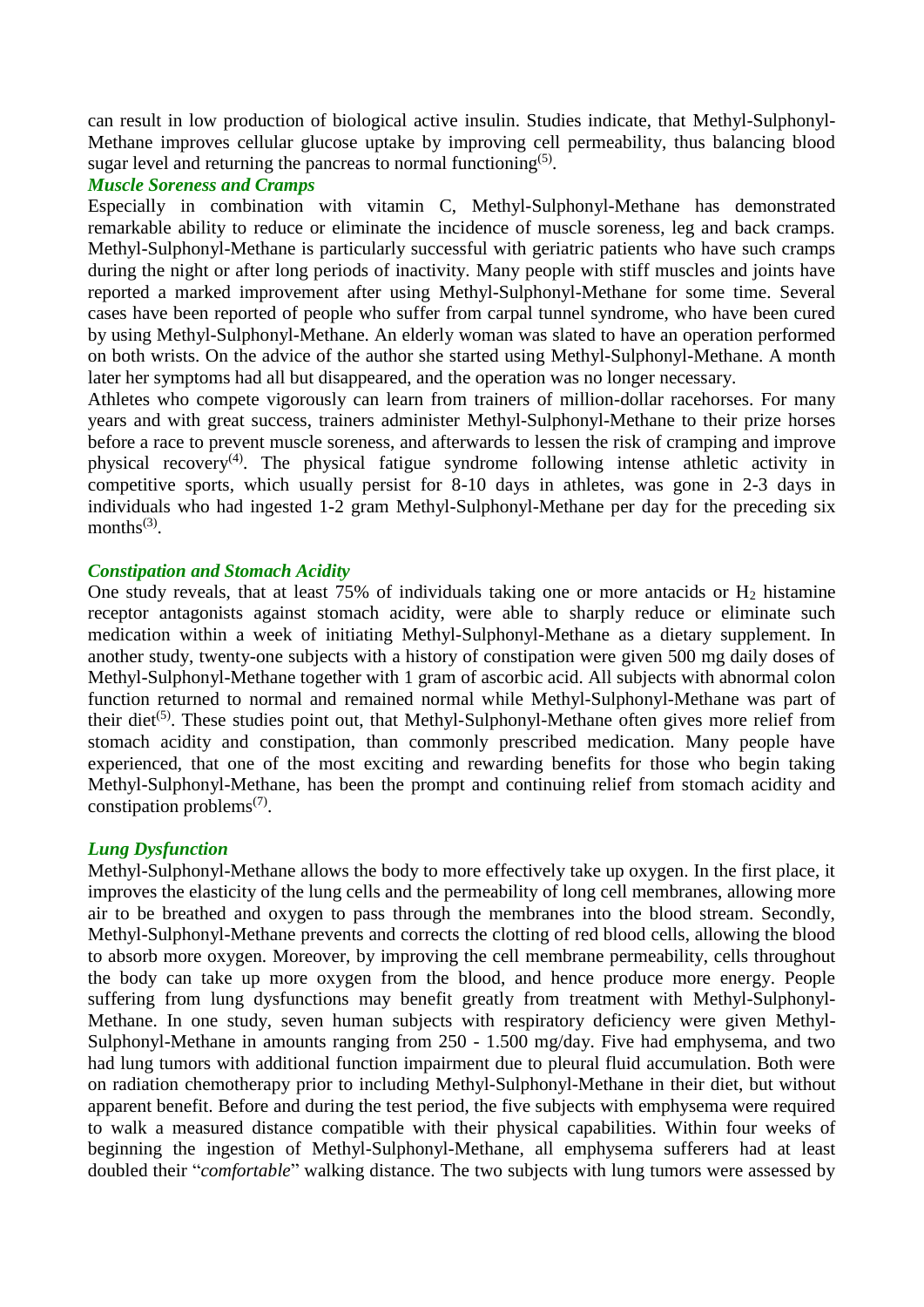attending physicians and nurses as more alert and with a better attitude than before the test. Most strikingly however, the lung fluid had disappeared during the first months of the test period  $(3)$ .

# *Stress*

Many people using Methyl-Sulphonyl-Methane have reported to feel better and stronger, with increased endurance. During a test with 14 persons using Methyl-Sulphonyl-Methane for periods from seven months to over one year, none of them became  $ill^{(3)}$ . One stress study involved two groups of 25 goldfish, which were removed from a large aquarium and placed in two identical, small aquariums. One group was fed ordinary goldfish food, and the other group received the same food with 2% by weight of Methyl-Sulphonyl-Methane added. Movement confinement, temperature changes and marginal oxygenation stressed the fish in both aquariums equally. After five days, only one fish of the Methyl-Sulphonyl-Methane group had died, against 11 (almost 50%) of the control  $group^{(3)}$ .

It is common practice in intensive cattle breeding to add antibiotics to animal feed to promote growth and prevent the outbreak of stress-related diseases. Animal products such as meat, milk and eggs contain residues of antibiotics, which are readily consumed. The abundant usage of antibiotics is largely responsible for the creation of resistent bacteria strains. Well known examples are the "*hospital bacterium*" MRSA (meticillin resistant *Staphylococcus aureus*), and the VRE's (vancomycin-resistant enterococci). Today, increasing resistance of bacteria is considered one of the major threats of human health. It is an intriguing thought that adding Methyl-Sulphonyl-Methane to animal feed might reduce stress and improve animal health to a level where the usage of antibiotics can be strongly reduced.

# *Skin*

Sulfur is called nature's "*beauty mineral*," because it keeps the skin smooth and youthful, and the hair glossy. Sulfur is necessary for production of collagen and keratin, protein necessary for health and maintenance of skin, nails and hair<sup> $(6)$ </sup>. Several experiments have shown, that all kinds of dermatological disorders which are often allergy-related, respond favorably to a diet supplemented by Methyl-Sulphonyl-Methane. Oral dosages of Methyl-Sulphonyl-Methane have shown to be effective against acne, Rosaceae and dry, scaly or itching  $\sin^{(3)}$ . When used topically in the form of an ointment or lotion, Methyl-Sulphonyl-Methane is helpful in treating skin disorders including acne, psoriasis, eczema, dermatitis, dandruff, scabies, diaper rash and certain fungal infections $(1,6)$ . Scars resulting from operations and from burns also respond well to topical application. New scars can heal so perfectly, that they are almost invisible. Old scars, too, can improve markedly.

## **FOR WHOM IS METHYL-SULPHONYL-METHANE INTENDED?**

Methyl-Sulphonyl-Methane is intended for everyone who appreciates good health and intends to keep this as long as possible. Sport enthusiasts and athletes can use it to improve their performance and sped up recovery. People with degenerative diseases can use it to drastically improve their health.

Methyl-Sulphonyl-Methane is no cure-all solving each and every health problem. It is a food supplement which people in ancient times probably received in sufficient degree. In our present time, this is demonstrably not the case. Methyl-Sulphonyl-Methane assists the body to better cure itself and maintain its vitality. Methyl-Sulphonyl-Methane cannot do this by itself. The basis for good health is maintaining healthy living conditions, in which one feels happy and takes good care of one's health. Such living conditions include:

- Healthy food which, at a minimum, includes Methyl-Sulphonyl-Methane, vitamin C and trace minerals and elements, as these are food ingredients which nearly everyone obtains insufficiently;
- $\overline{\phantom{a}}$  Loving relationships;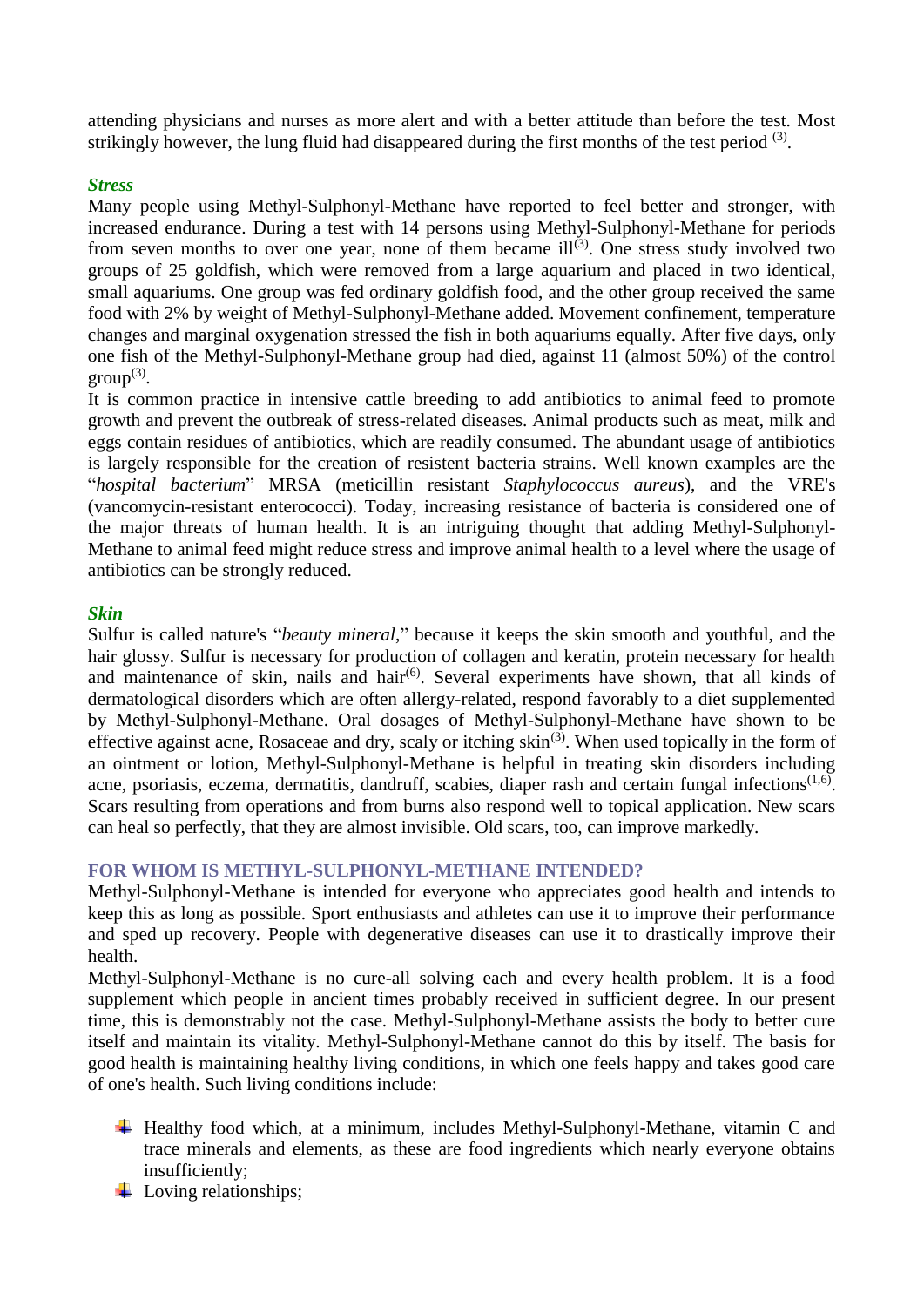- $\overline{\phantom{a}}$  Sufficient sleep;
- $\overline{\phantom{a}}$  Sufficient sunlight and fresh air;
- $\overline{\phantom{a}}$  Periodic meditation or prayer;
- $\overline{\phantom{a}}$  Attainable life goals which fit one's essence;

#### **DOSAGES AND USAGE**

The optimal dosage depends on the nature and intensity of the complaints. In most cases, it is sufficient to take an initial dose of three 1-gram tablets twice daily (children ten and under take a tablet twice daily, older than ten, take two tablets twice daily). After several months this dosage can be reduced to two tablets twice daily. People with serious ailments have been shown to benefit from higher dosages, up to four 1-gram tablets three times daily. Such a high dosage may be advised to fight parasital infections. Case studies have been reported in which patients did not show noticeable improvement until they received a daily dosage of 30 grams<sup> $(6)$ </sup>. Such extreme dosage is not generally recommended for most people, although no negative effects were reported $(3,6)$ .

It is recommended to gradually increase the dosage from two tablets twice daily, and not to increase the dose as long as detoxification symptoms persist. Although uncommon, these symptoms may include nausea and headaches (see below). Methyl-Sulphonyl-Methane is best taken with a glass of water one half hour prior to taking a meal. As it tends to stimulate one's energy level, it is generally advisable not to take it prior to retiring for the night.

#### **HOW SAFE IS METHYL-SULPHONYL-METHANE?**

Methyl-Sulphonyl-Methane is considered to be one of the least toxic substances in biology, similar in toxicity to water. When Methyl-Sulphonyl-Methane was administered to human volunteers, no toxic effects were observed at intake levels of 1 gram per kg of body weight per day for 30 days. Intravenous injections of 0.5 grams per kg body weight daily for five days a week produced no measurable toxicity in human subjects. The lethal dose (LD50) of Methyl-Sulphonyl-Methane for mice is more than 20 g/kg body weight. Methyl-Sulphonyl-Methane has been widely tested as a food ingredient without any reports of allergic reactions. An unpublished Oregon Health Sciences University study of the long-term toxicity of Methyl-Sulphonyl-Methane over a period of six months, showed no toxic effects. More than 12,000 patients were treated with Methyl-Sulphonyl-Methane at levels above two grams daily, without toxicity $(8)$ .

#### **DETOXIFICATION SYMPTOMS**

In practice, most people who use Methyl-Sulphonyl-Methane notice very little at the onset, or may experience slight detoxification symptoms. These symptoms may include mild forms of diarrhea, skin rash, headache and fatigue. After one week, these symptoms usually disappear. Fewer than 20% of users of Methyl-Sulphonyl-Methane may feel moderately sick in the first few days of using Methyl-Sulphonyl-Methane. It may be small consolation to know, that the stronger the symptoms are, the more toxicants had been stored in the body and the more Methyl-Sulphonyl-Methane was needed for its purification. If more moderate symptoms of detoxification are experienced, it may be advisable to reduce the dosage of Methyl-Sulphonyl-Methane, and to gradually rebuild it once the symptoms disappear.

#### **ABOUT THE AUTHOR**

Ir. *Paul Klein Breteler* is a Health Care Practitioner in The Hague, Netherlands, who's private practice specializes in homeopathic and orthomolecular medicine and healing methods involving aura's and chakra's. He has published widely in scientific and popular magazines, and is Director of the Methyl-Sulphonyl-Methane Medical Information Foundation, located in the Netherlands.